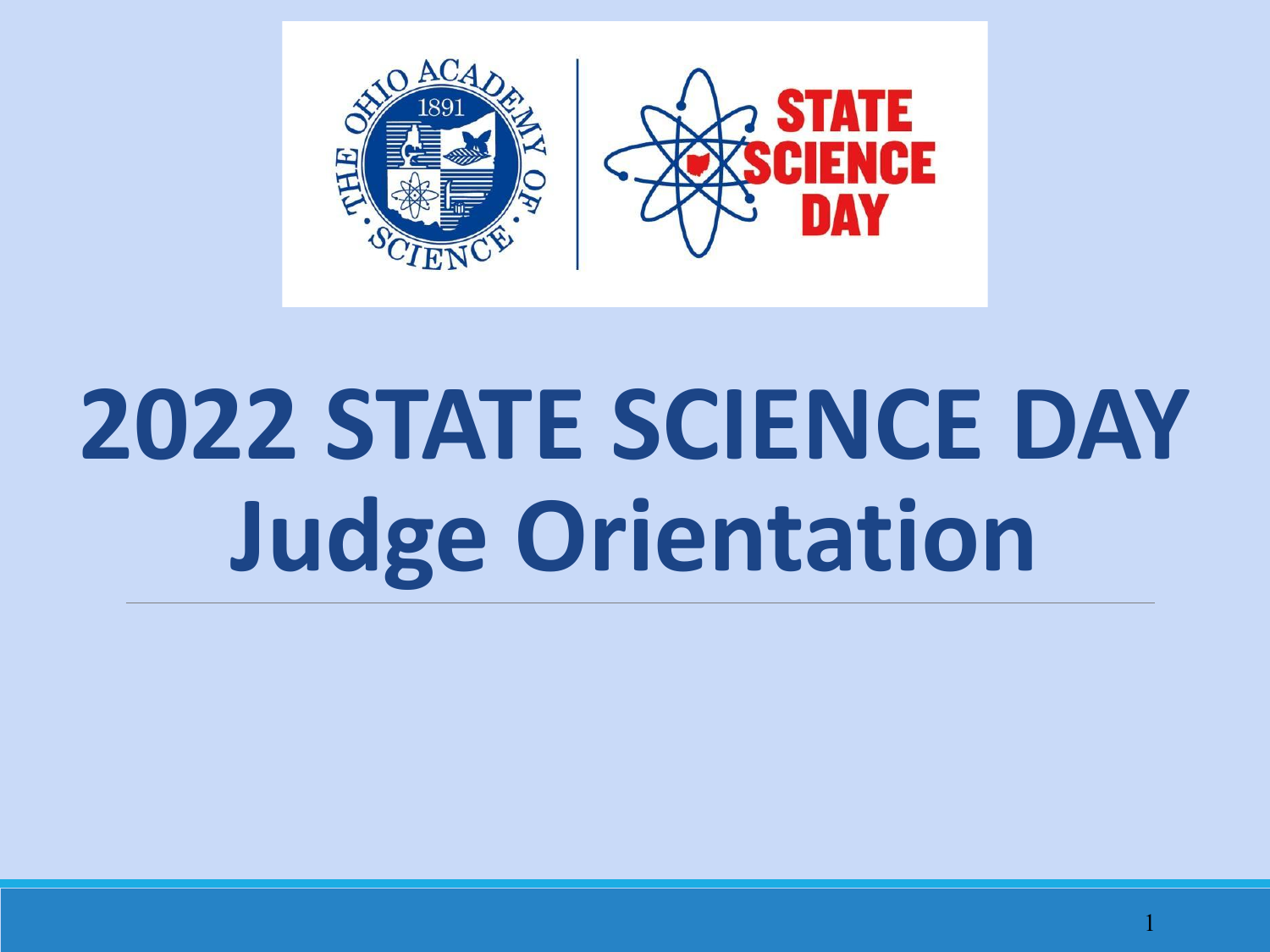#### **Thank you to our generous sponsors!**

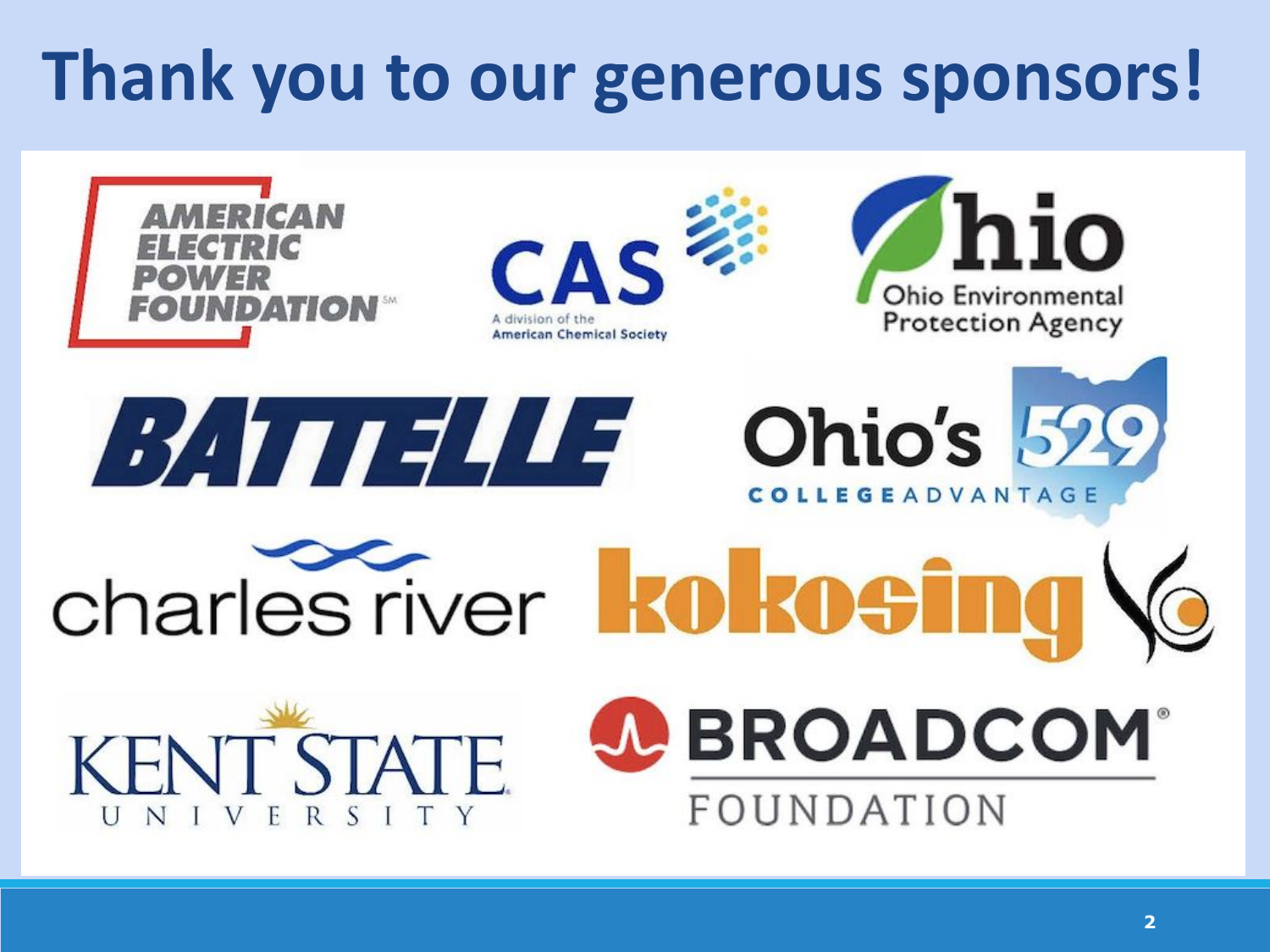

#### **Judge Orientation Goals:**

- What is expected of the judges; what to look for within the student projects
- Judging Process
- Judging Ethics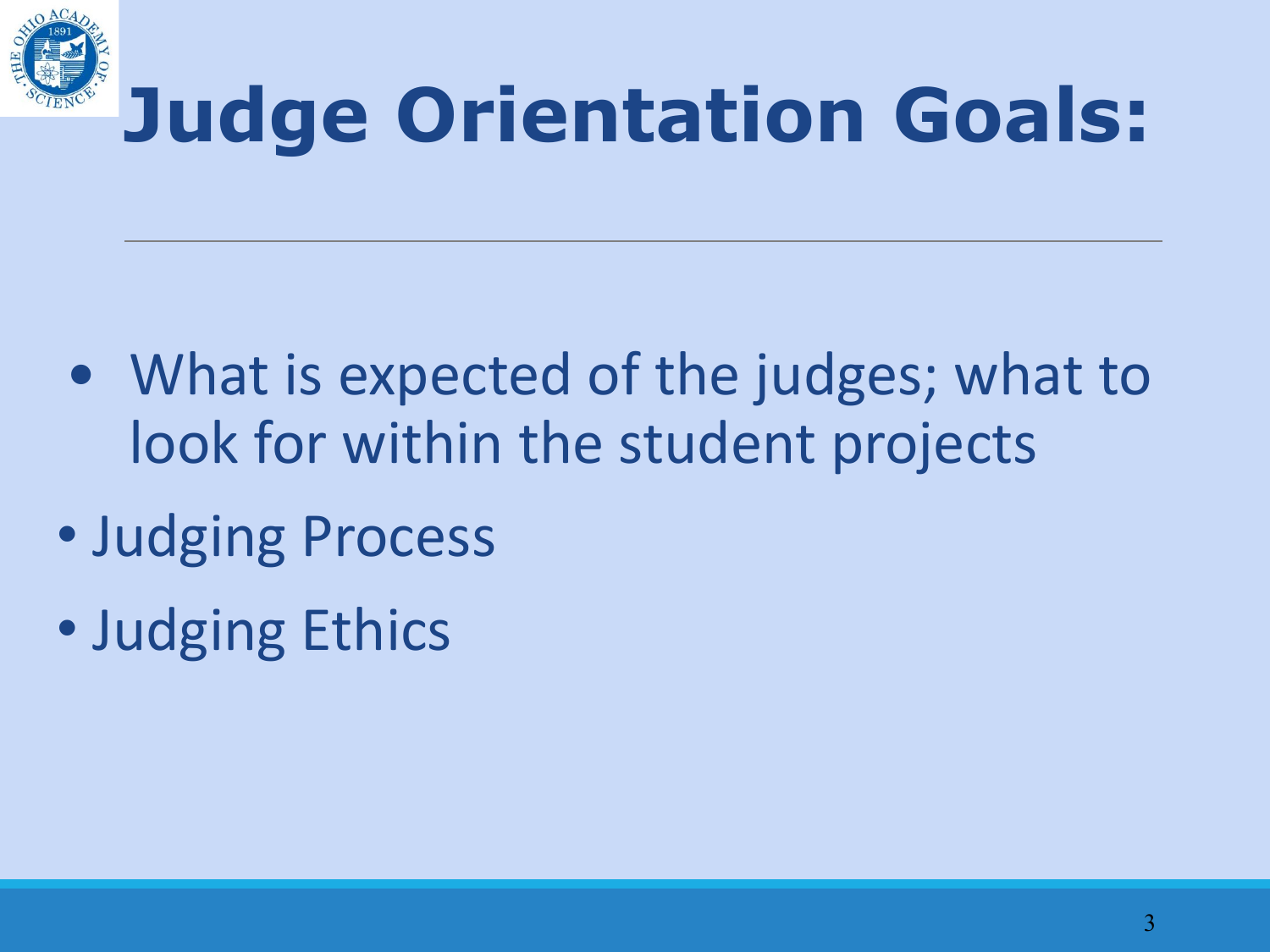

### **What do we expect from Judges?**

We expect judges to evaluate student *research projects on the basis of standards using our criteria and to encourage the next generation of scientists in Ohio.*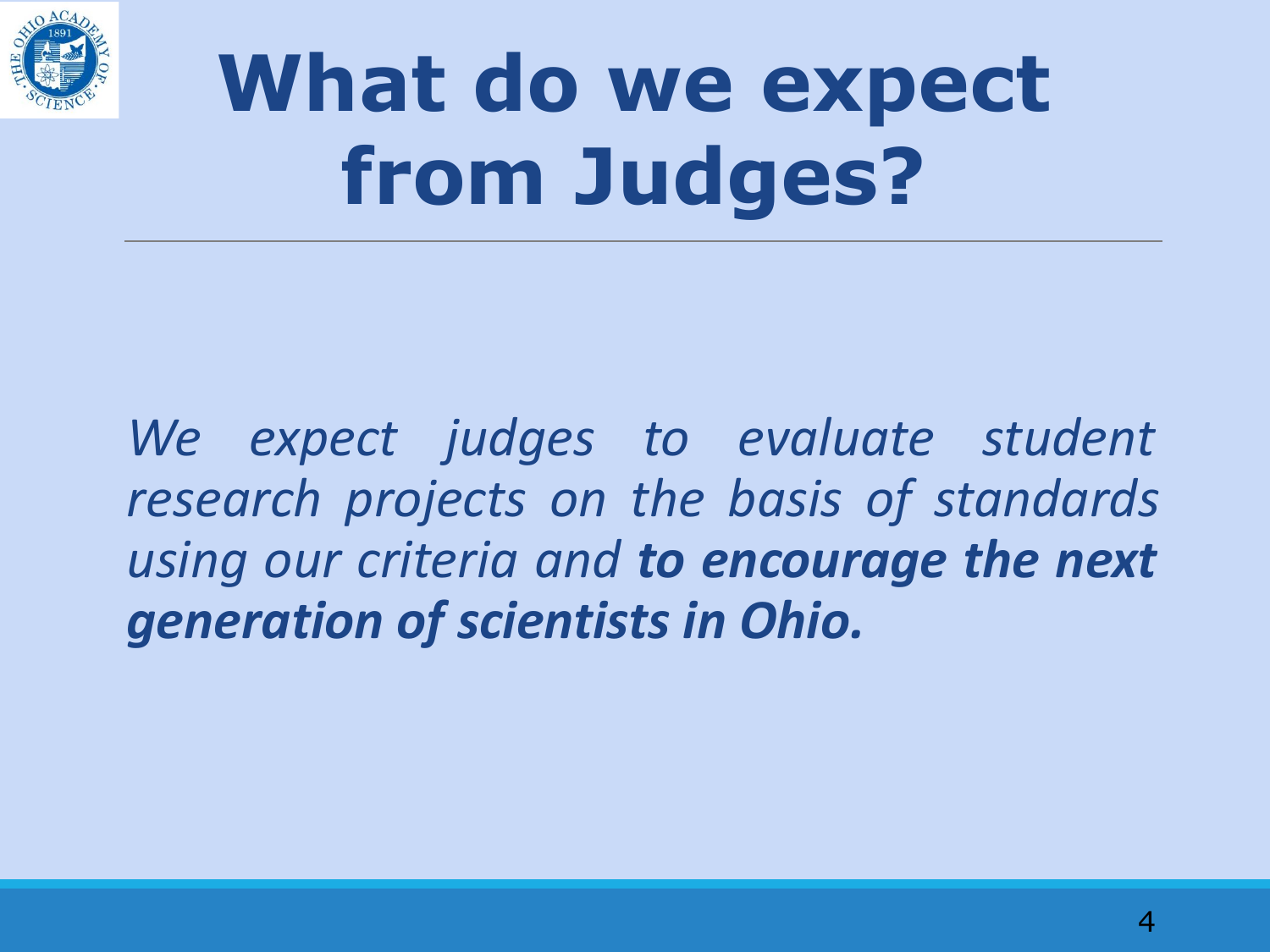

#### Put the time in...show up to judge!

- The students have worked very hard to persevere and get to this point...please give them the time they deserve
- We understand that life happens...if you can no longer judge, please let us know ASAP
	- Thank you for not "ghosting" us
- Pace yourselves! Don't wait until the last minute to judge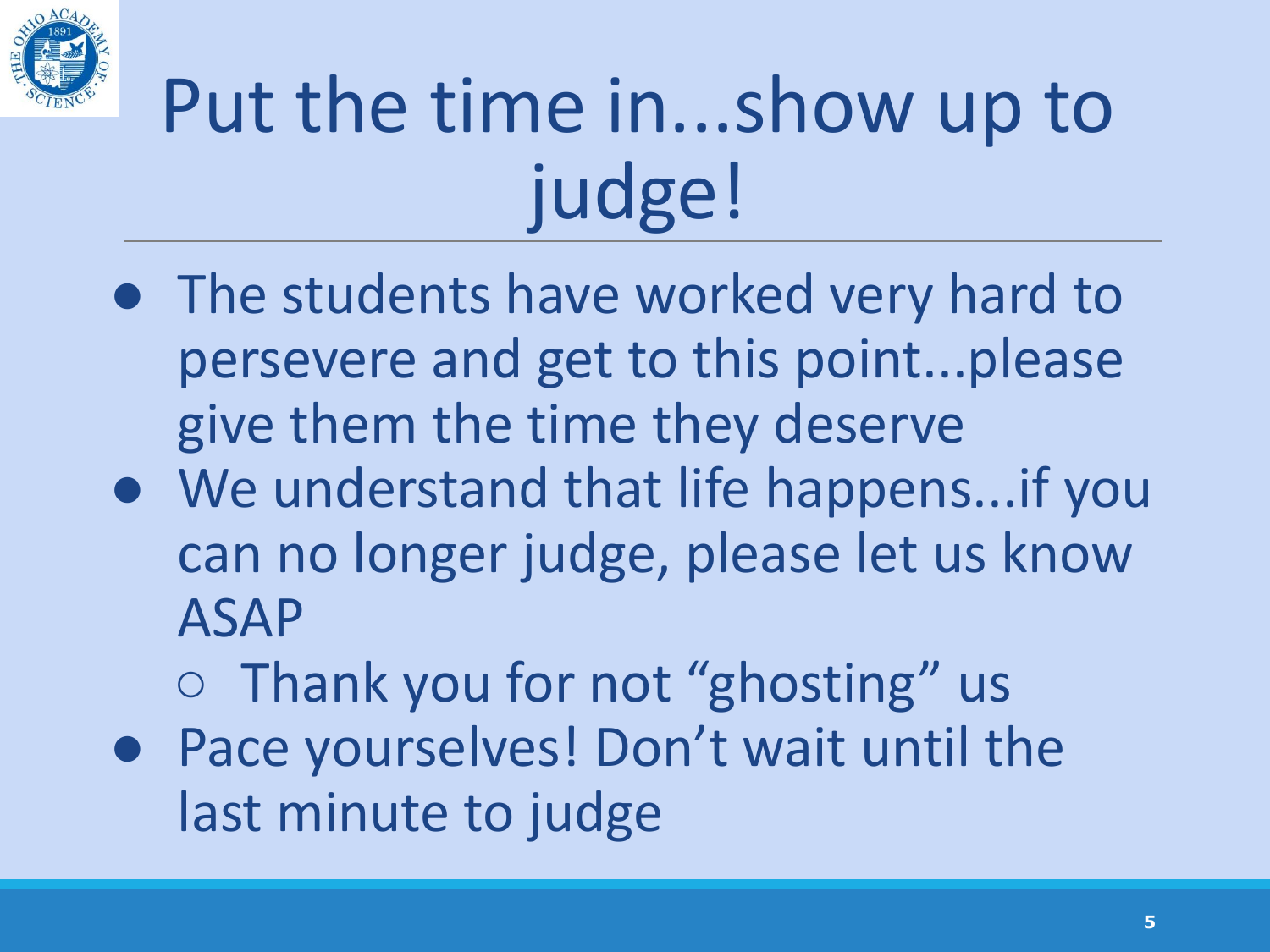

# **What to look for as a Judge**

- 1. Identified problem and hypothesis or technological design statement
- 2. Detailed Research Report & Abstract
- 3. Oral Presentation of information they discovered and learned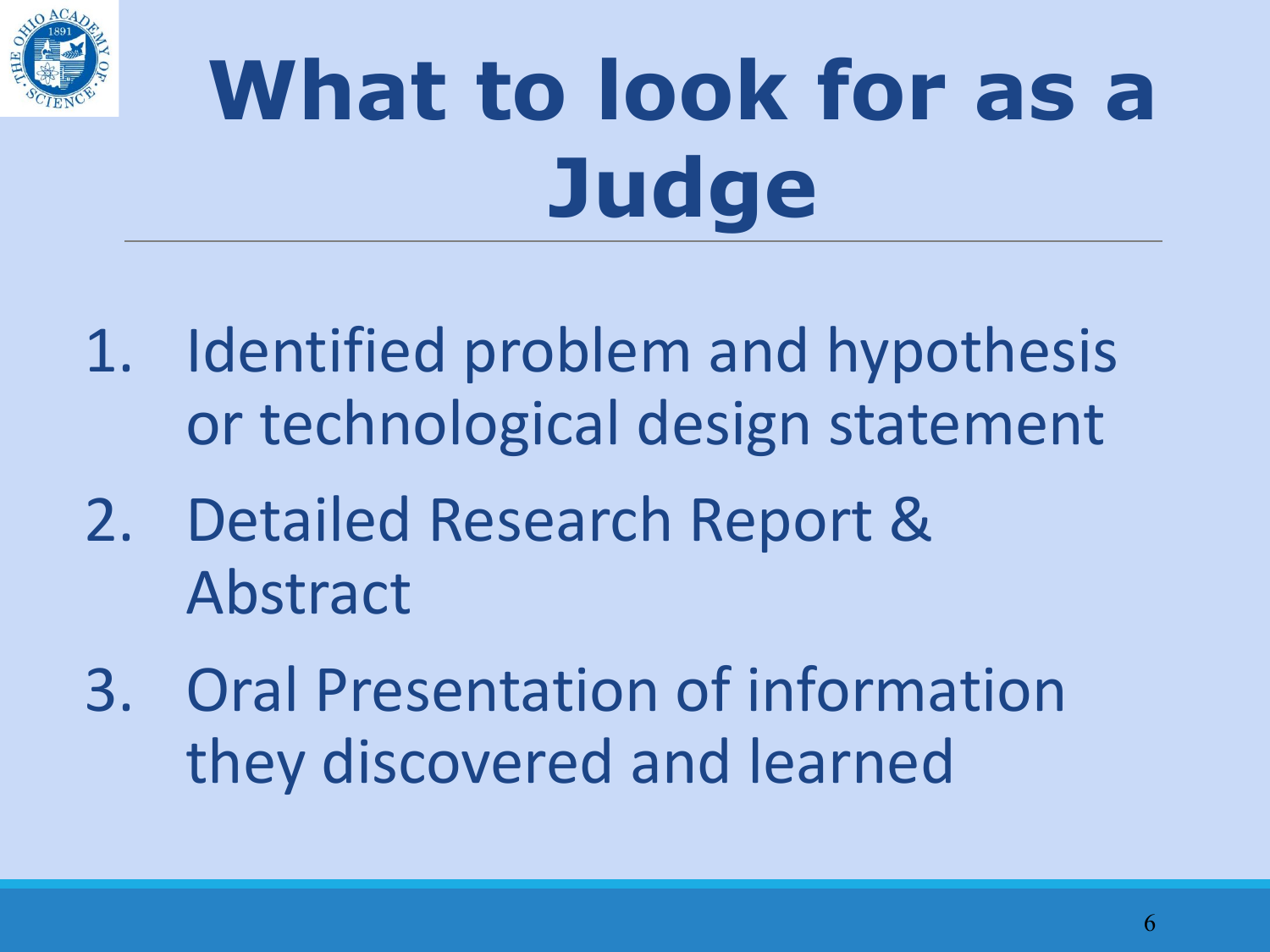

#### **Engineering Design Clarification**

- •Original software/algorithm development is considered Engineering Design, **if that software is the purpose of the project.**
	- If the goal is for instance, to test human subject intelligence or other mental traits, then that would be considered Behavioral Science and the software just a means to an end.
- •Physical prototypes designed, built and tested are Engineering Design, if the prototype is the purpose of the project (better mousetrap).
- •Equipment built to test (strength, durability, etc.) of various materials is **NOT** engineering design, it is material science.
	- Testing which type of bait works best in that mousetrap could be animal science.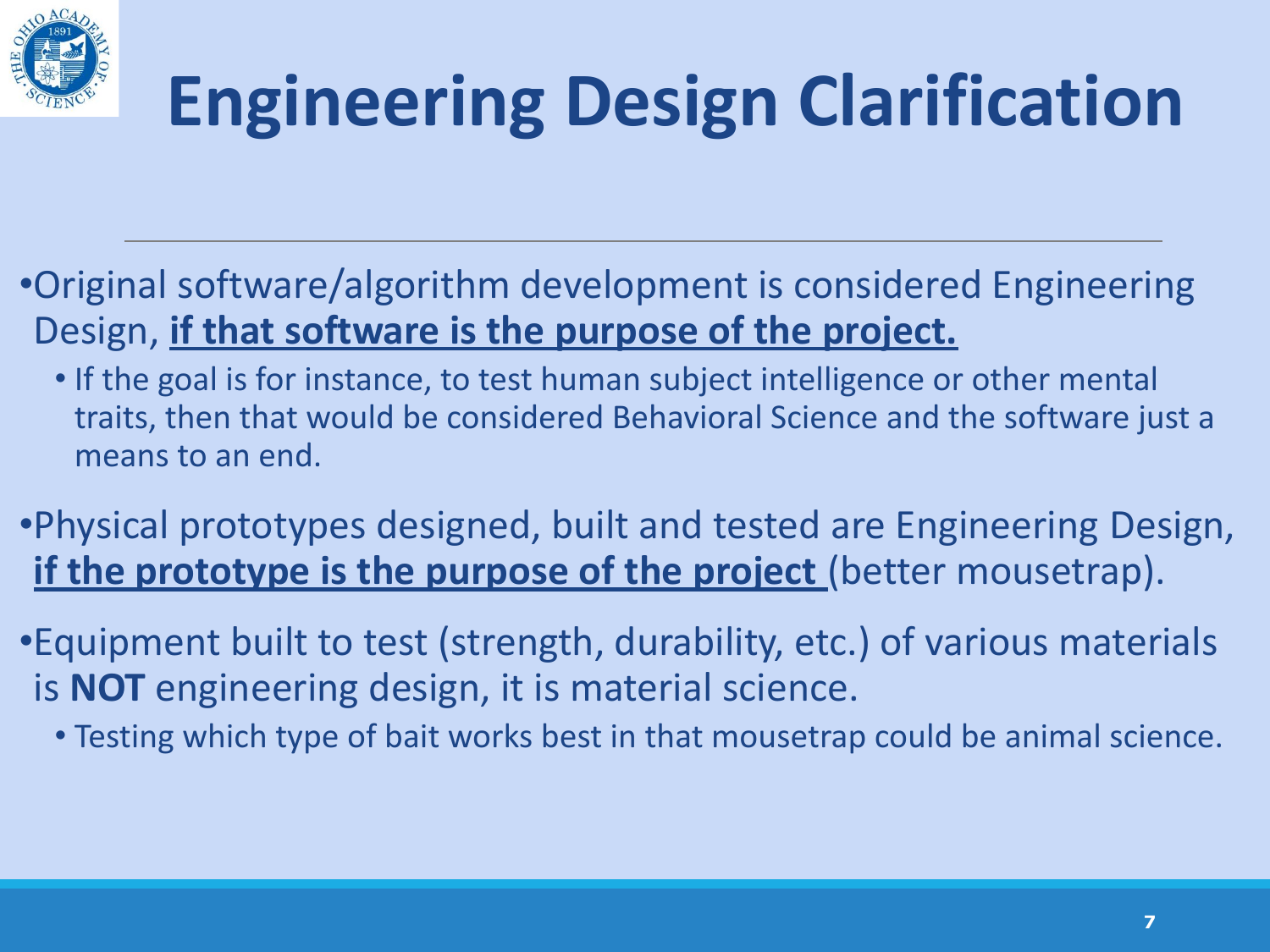

### **Detailed Research Report & Abstract**

- 1. Title
- 2. Abstract
- 3. Introduction (Relevant Background Research you chose to include. Sources must be cited)
- 4. Methods and Materials (Step-by-step procedures. Equipment & materials listed)
- 5. Results (Include data collected. May be text, graphs, tables, photos, diagrams)
- 6. Discussion
- 7. Acknowledgments (May include in written Final Report)
- 8. Literature Cited or References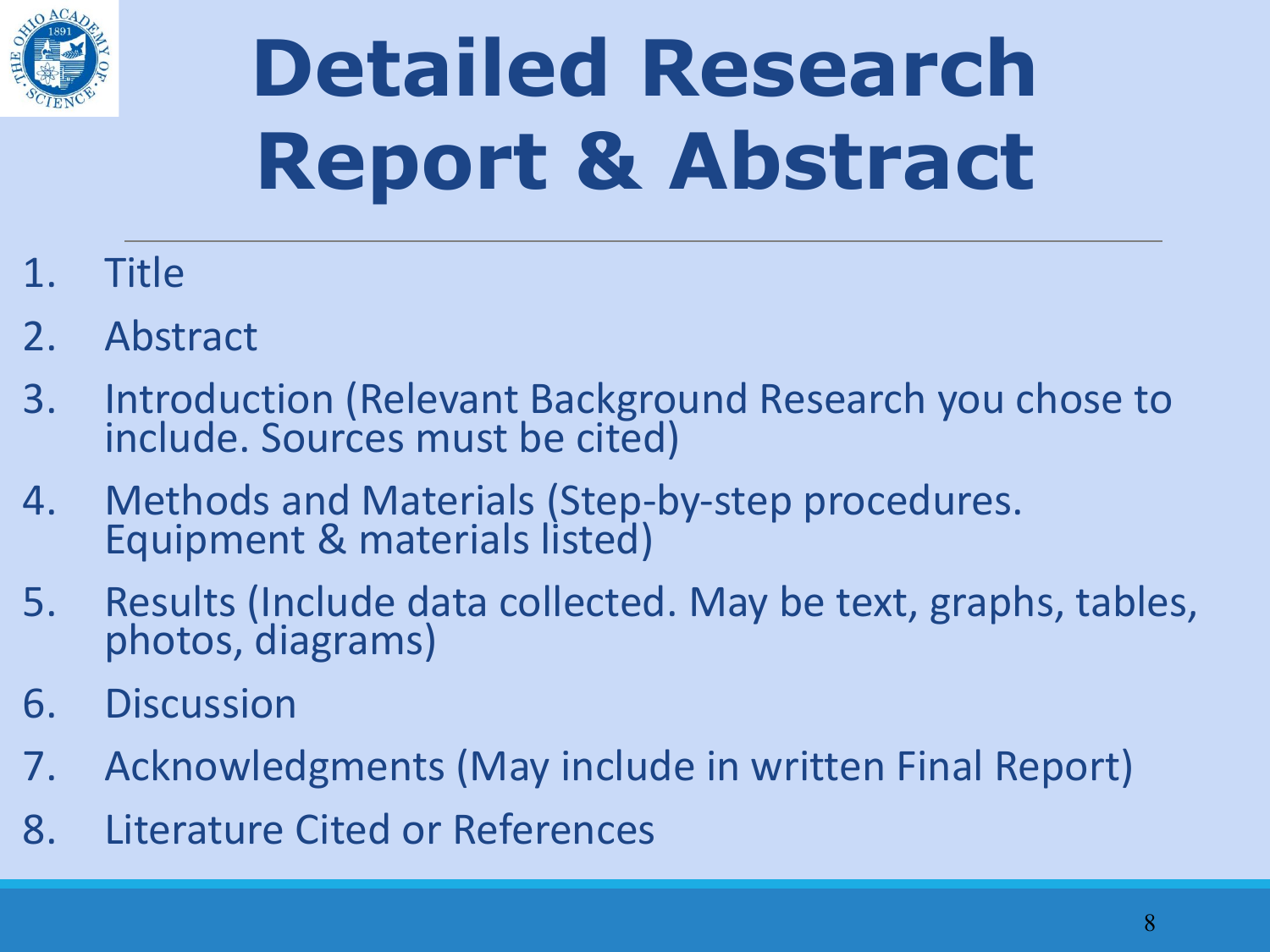

### **Oral Presentation**

- Student summarizes research ~ 10-15 minutes
	- Most will be using a ppt or Google Slides
	- CAN have a tri-fold display board though
- Unique experience because of the virtual nature
	- ALL students have participated in the District Science Day
		- Students were waived of attending a local fair prior to the District Fair
- •Please score for quality of the presentation...**not quality of the filming**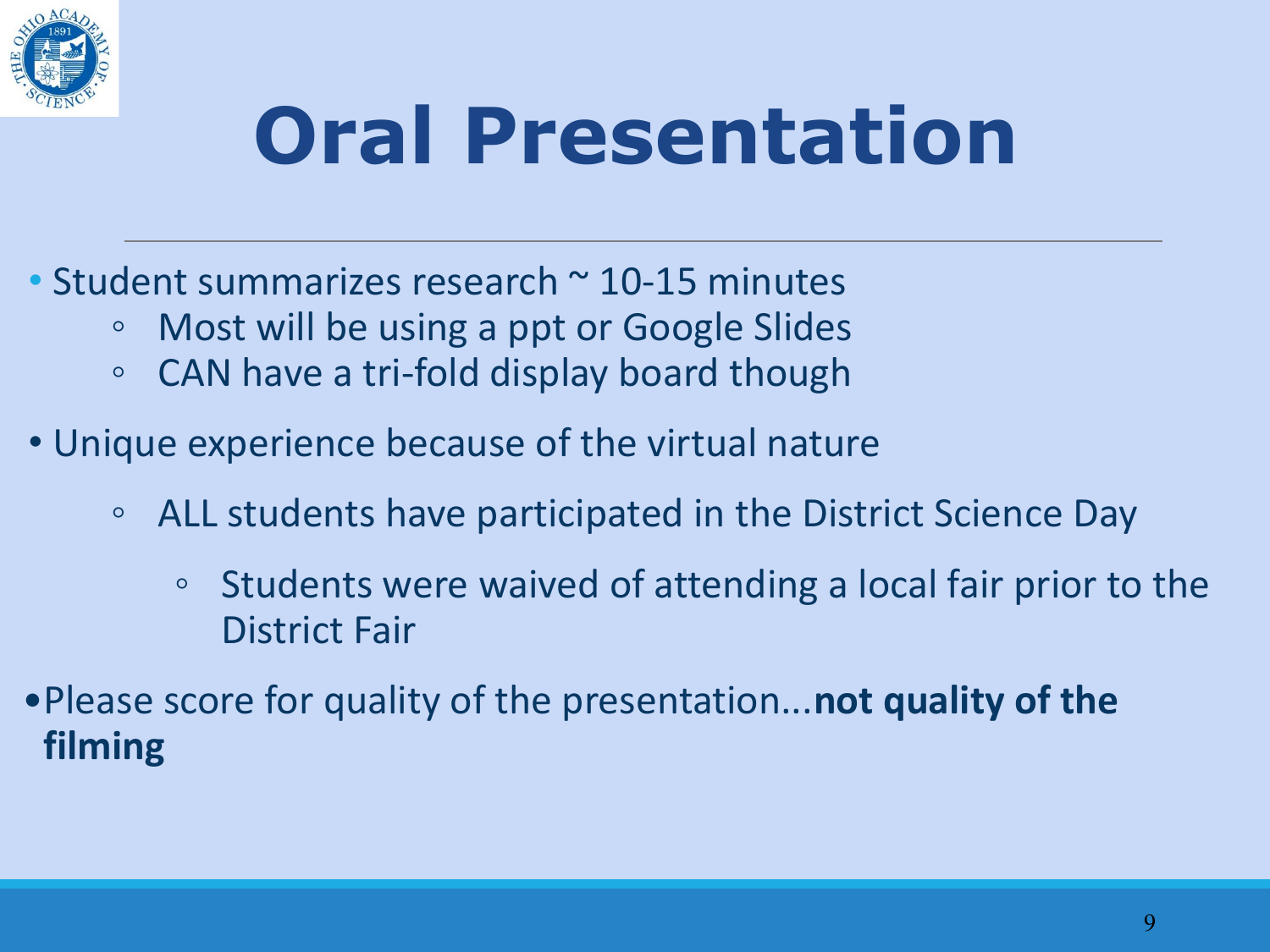

### You will hear answers to the following prompts...

- 1. What interests you about this topic and where did you get the idea for your project?
- 2. If you found the idea in published research, did you modify the idea and if so, how?
- 3. What question are you trying to answer and how did you go about answering it?
- 4. What did you learn about the science behind your project before and during the experiment?
- 5. What did you learn from the data?
- 6. If you had to do it again, what would you change?
- 7. What improvements would you make?
- 8. What's next? Continue the project? Go on to a different topic?
- 9. How can your project help people/make the world better?
- 10. IF ENGINEERING DESIGN: What design problem are you trying to address and how did you decide to go about addressing it?
- 11. IF ENGINEERING DESIGN: What did you learn about the engineering and previous designs for your project before and during the process?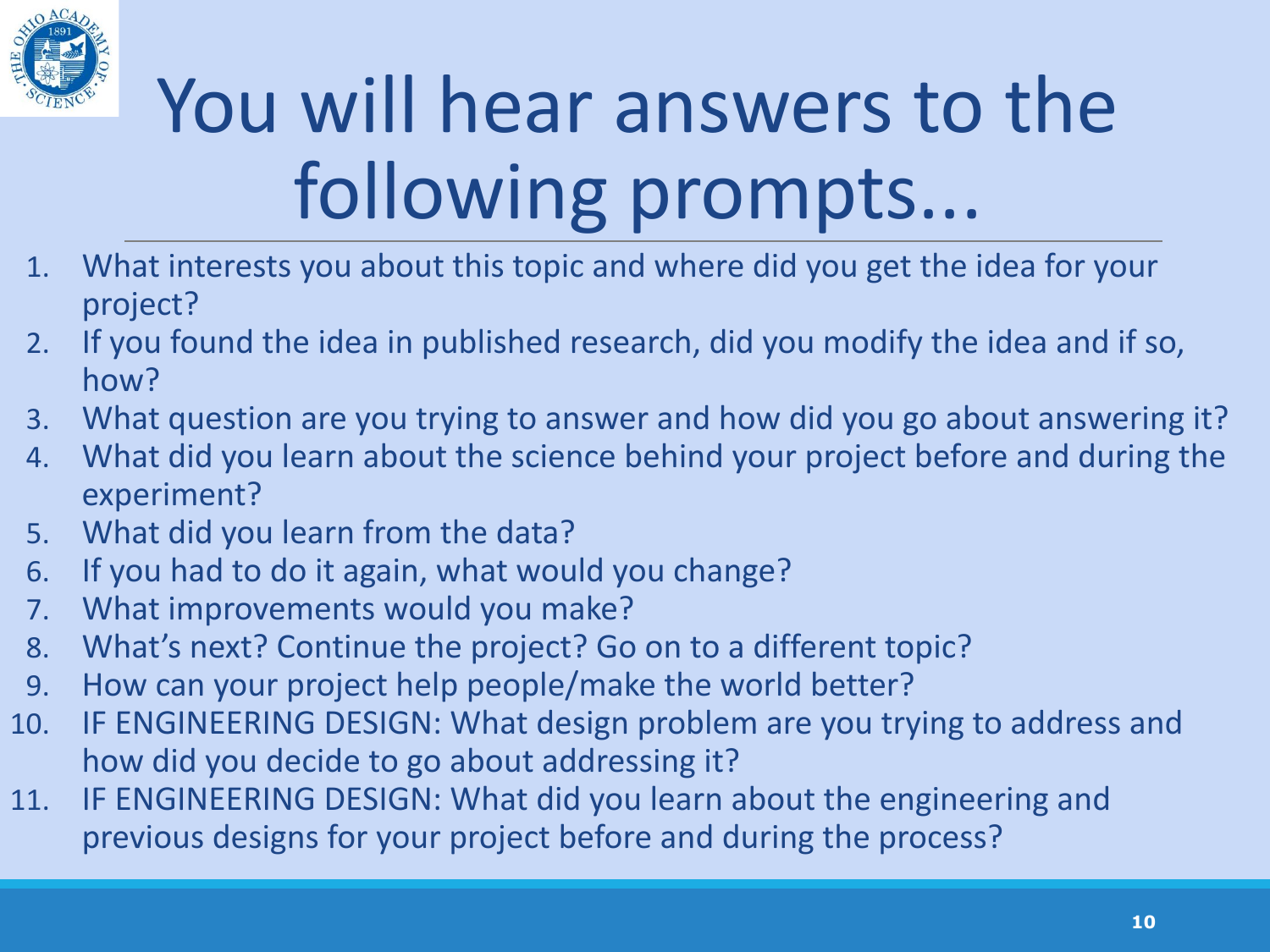

#### Technical Report Clarification vs. Meta-Analysis Project

- •Every project must complete background research which means students might use information in their project collected from several sources. That is **NOT** Meta-analysis.
- •For a project to be considered meta-analysis, students must compile actual data collected from multiple previous studies and statistically analyze the data to answer a different question than the previous researchers were addressing, or look at it in a broader scope.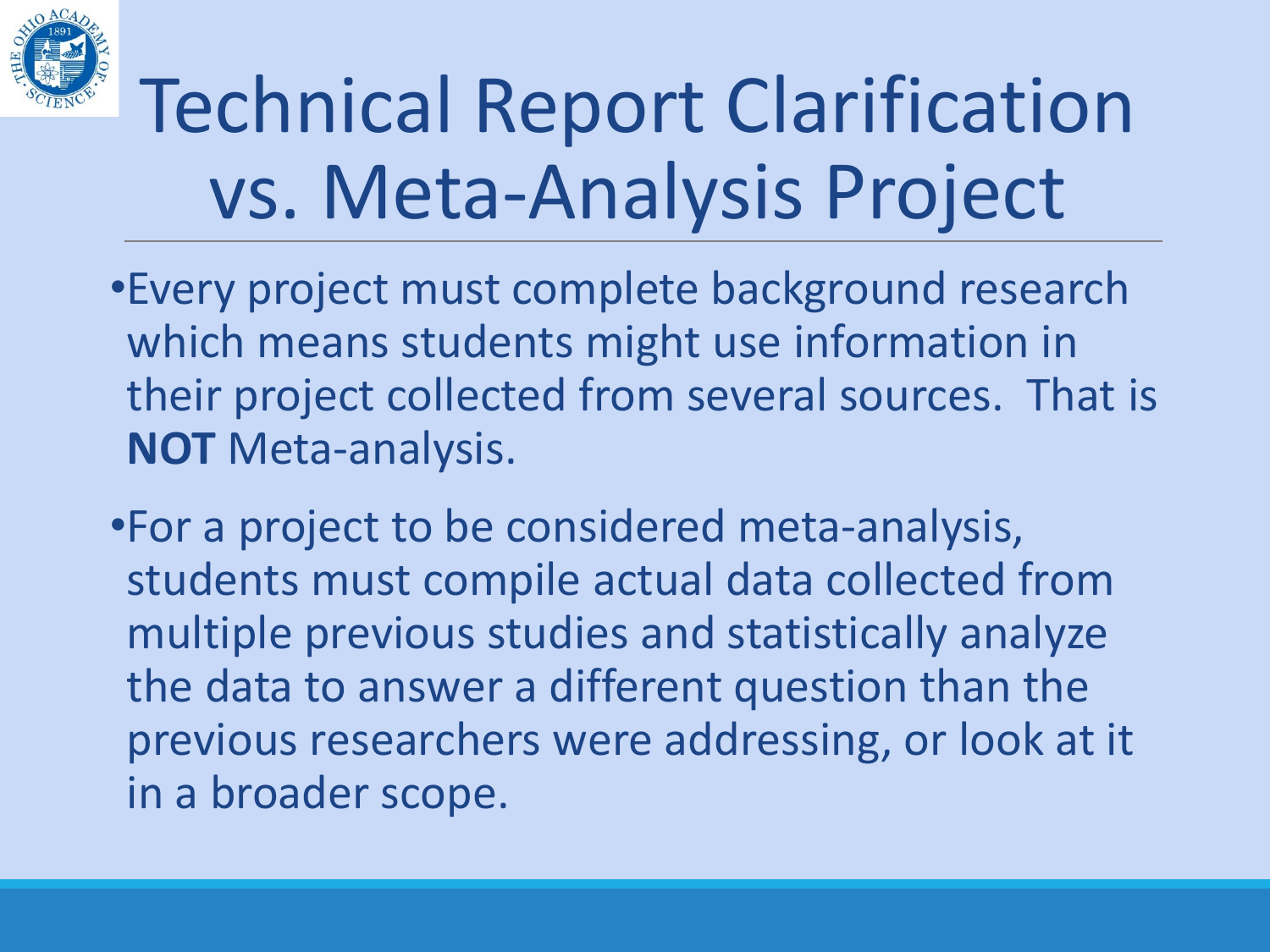

#### What to do if it doesn't fit?

- Some of the projects are neither engineering design nor are the meta-analysis
	- Score the project as it stands!
	- It may still be a great project
	- They could lead to continuations of projects for the next year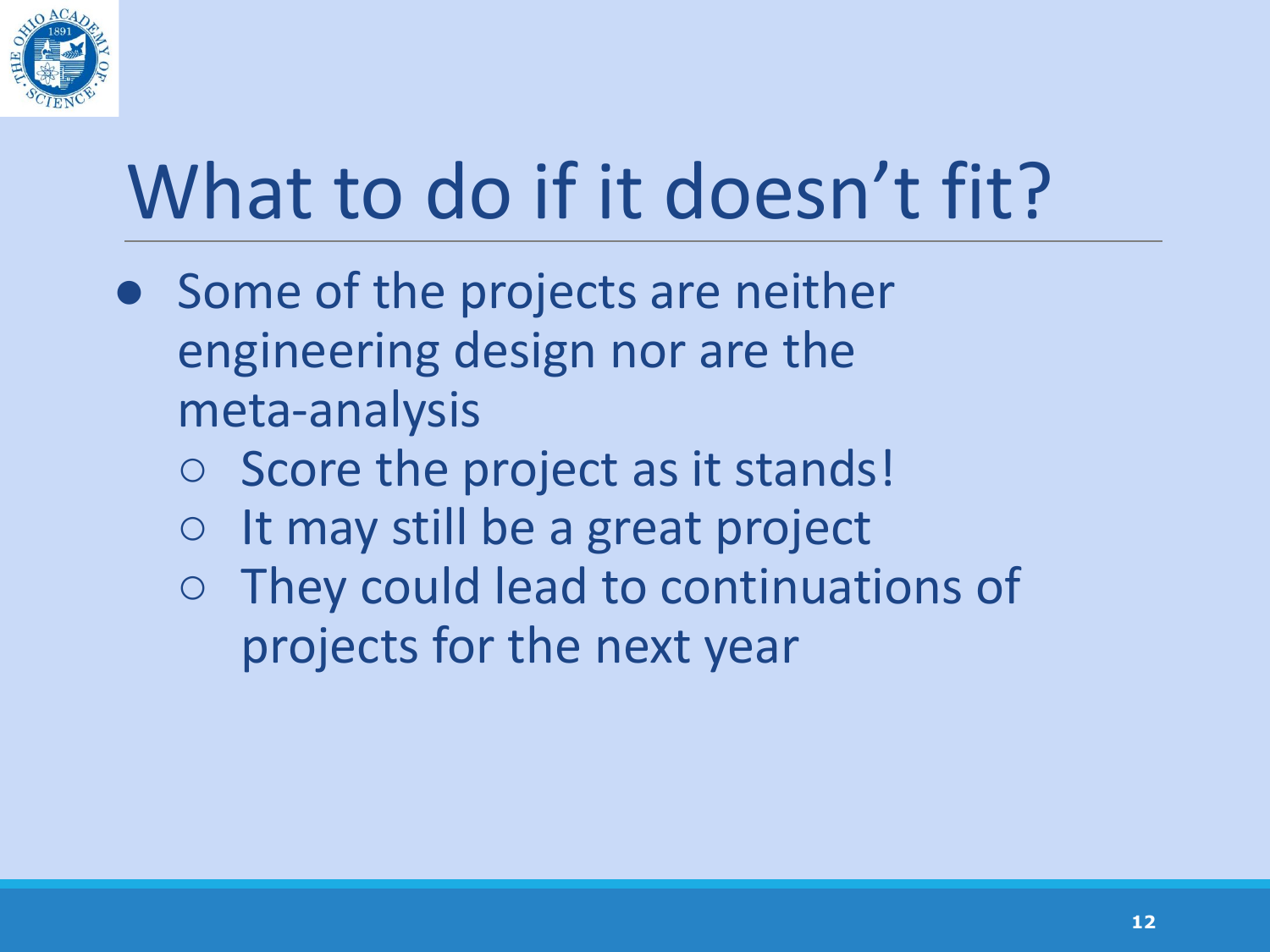

# **Judging Process**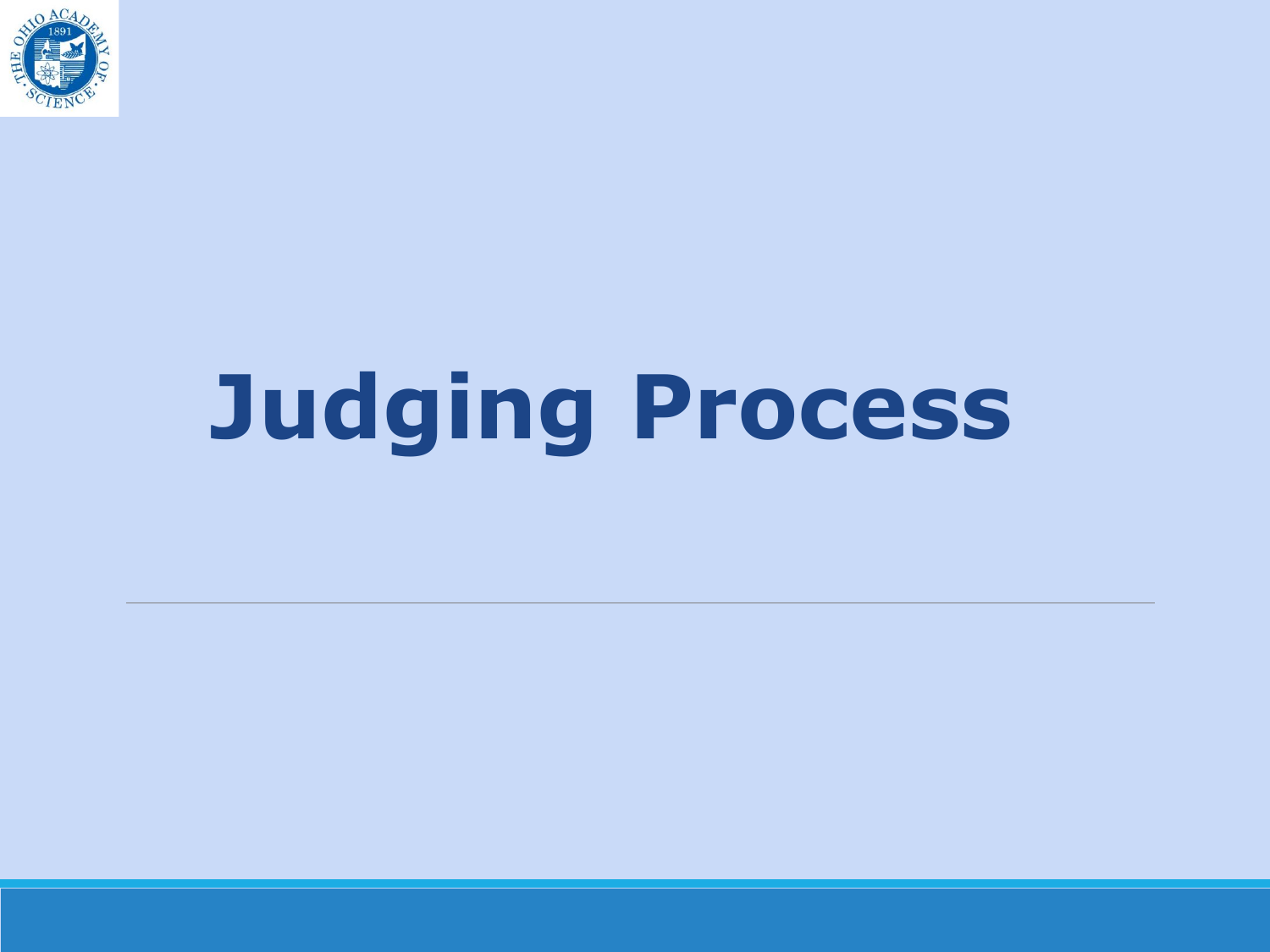

### **JUDGING RATINGS …**

- **● Maximum of 40 points for ALL projects**
- **● Sample scorecard provided (may want to print out)**
- **● All comments go into the computer program...not on paper, not on Youtube**
- **● No second judge to confer with; go with gut**
- **● Stay away from 34/35 please**
- **● Do NOT penalize them because you couldn't have a conversation with them or ask them questions**
- **● Do not "over score"**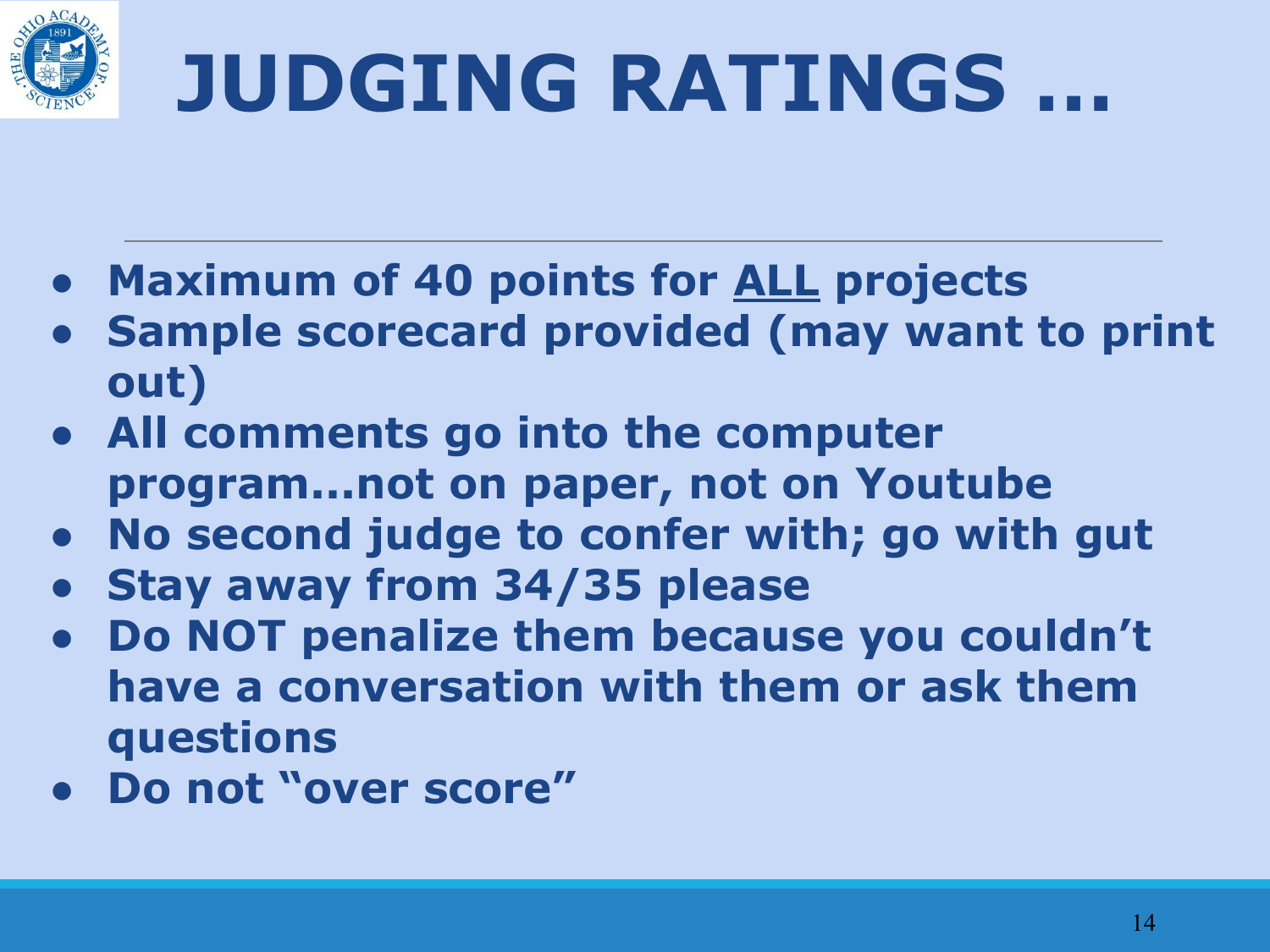

#### Comments Need to Match the Evaluation

Please provide them thorough feedback.

- Explain in detail what they can improve/expand upon for next year
- Low scores without adequate comments to justify the score is not acceptable
- It goes without saying, but...be kind
- Think about a comment for each section of the rubric; 4 total sentences at least!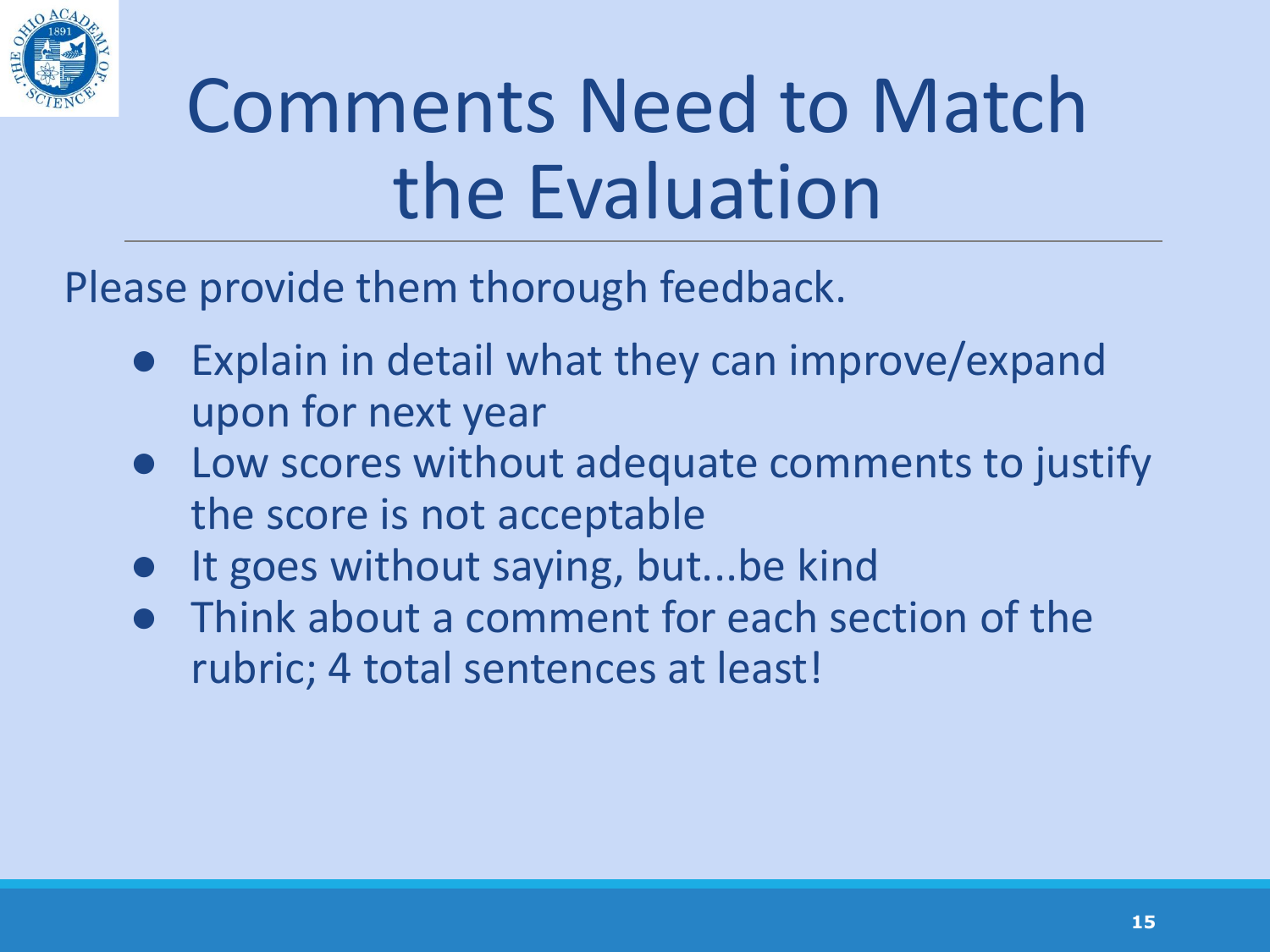

## **Judging Ethics**

◦Listen carefully to students' complete presentation (they were told max 15 minutes...up to you if you go on after that) ◦Be exceptionally courteous to all students ◦Judge students against CRITERIA not against other students **◦Consider age and grade level**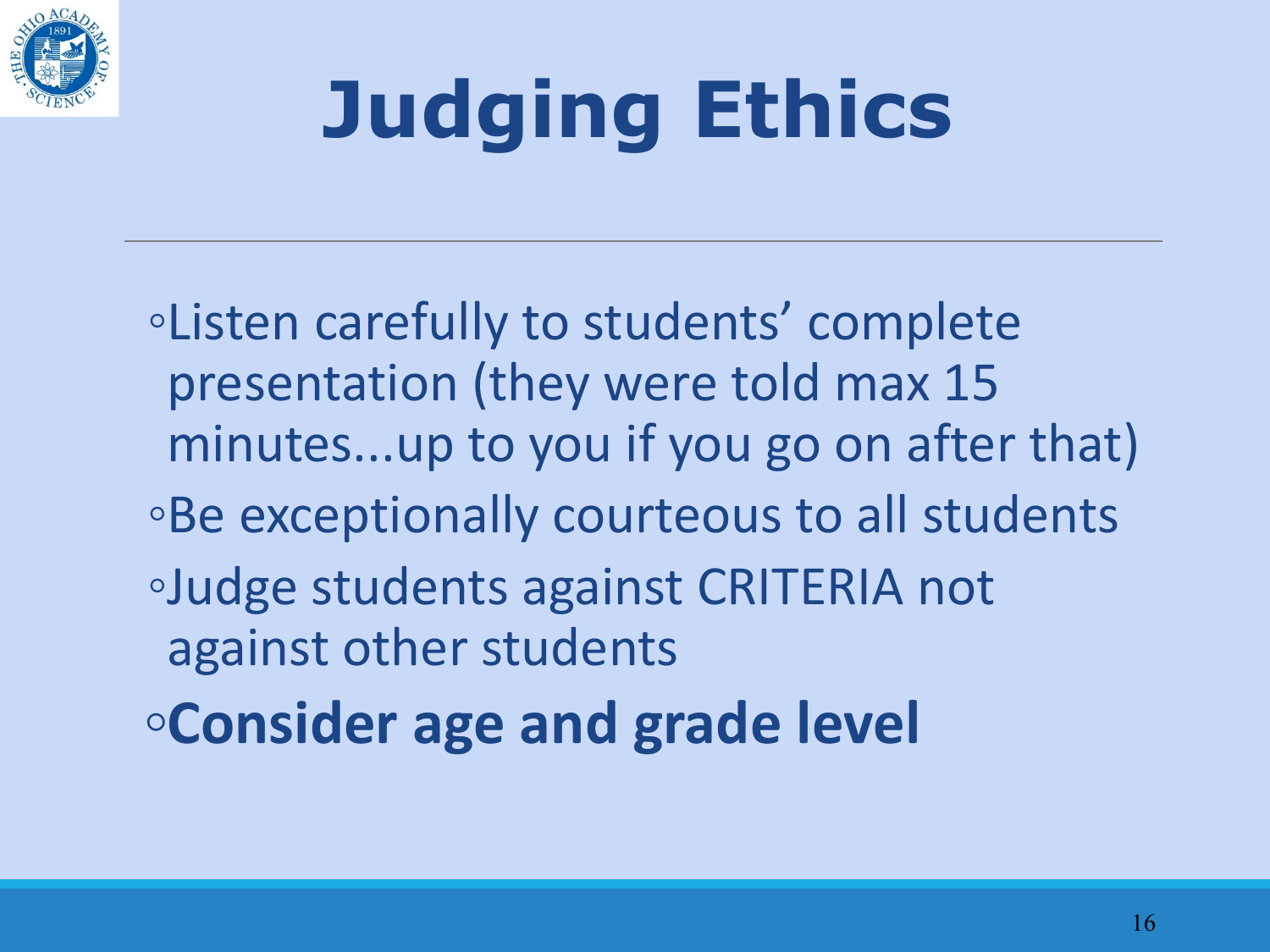

# **Judging Ethics**

- Please contact the Ohio Academy of Science Office Immediately if:
	- ◦You know the student
	- ◦The project is out of your expertise or appears to be assigned in the wrong topic category
	- ◦There are language issues/barriers that impair communication
	- ◦Lack of time to devote to student
	- ◦Any reason/uncomfortable

\*\*\*See Academy contact information on last slide\*\*\*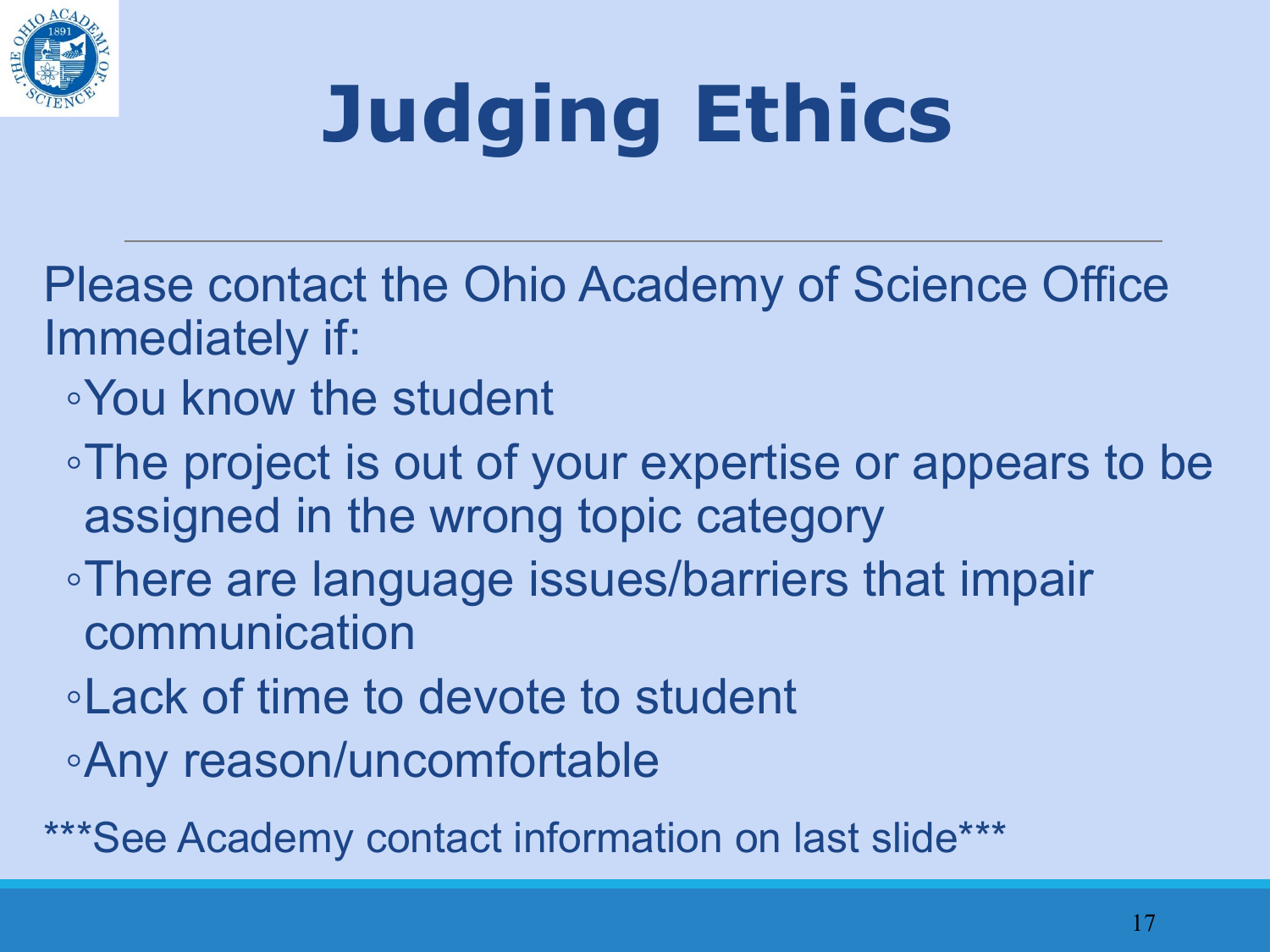

# **AFTER YOU FINISH**

- Submit form...make sure everything is filled out correctly
- Pace yourself!
- Should spend around 20-30 min/project (watching video, reviewing report and making comments/filling out online form)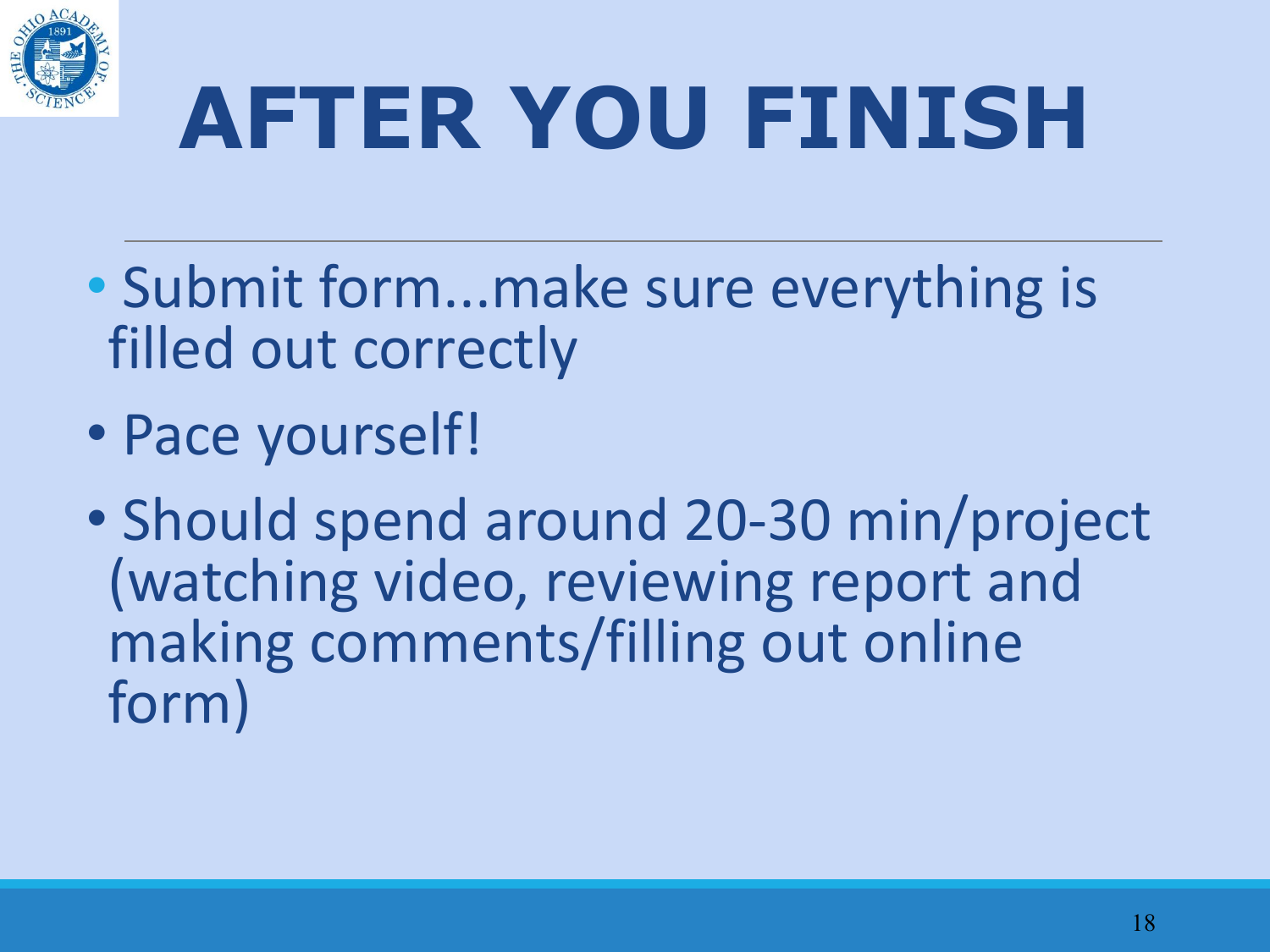

### Simply Said...Thank you!

- This could **NOT** be possible without our judge's dedication to the program. We know that this is unprecedented times and we appreciate **YOUR** time.
- Please let us know about the experience when we send out follow up surveys. If you have an amazing idea that would enhance this program for students, please let us know!
- Join us next year at local, District and State competitions.